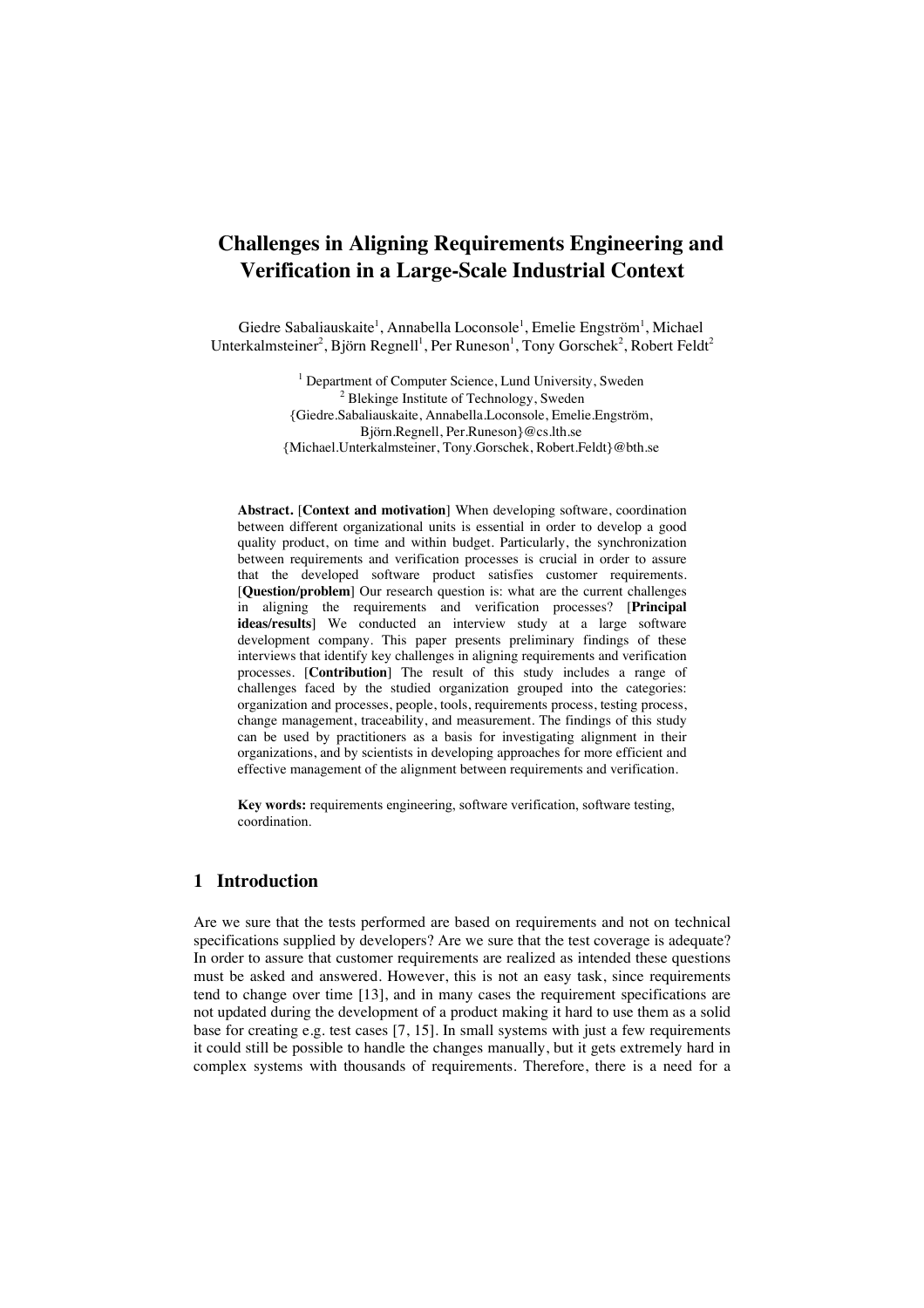mechanism to manage coordination between the requirements and the verification processes. We call such coordination *alignment*.

In this paper, we examine the challenges in aligning the requirements and the verification processes. We present preliminary results of an interview study performed in a large software company in Sweden. The overall goal of our research is to understand how alignment activities are performed in practice, what the important problems are and what can be improved to gain better alignment. The results presented in this paper are a set of challenges that can help practitioners and researchers. Practitioners can, for instance, allocate more resources in the areas that are challenging when aligning the requirements and the verification processes. Researchers can also benefit from our results by focusing their research on the areas that are the most challenging. The results are valid in the context of the company under investigation. We are currently extending the case study to other companies. By comparing the results of this case with other case studies it will be possible to get a more general picture of challenges in different kinds of organizations and in different domains.

The paper is structured as follows. In Section 2, we present related work in the area. In Section 3, we describe the research approach used in this qualitative case study. Section 4 describes the alignment challenges found. Finally conclusions and future work are presented in Section 5.

# **2 Related Work**

In [17], authors presented the findings of the discussions with test managers and engineers in software development organizations regarding difficulties of integrating independent test agencies into software development practices. The company where we have performed interviews does not commonly use independent test agencies, however it has separate requirements, development, and testing units. Therefore it would be interesting to compare the results of having independent test agency and independent test unit within the company under study.

Findings related to change management emphasize the importance of synchronization between the development and test with respect to modifications of functionality [17]. The results of our study confirm these findings. One of the most recurrent challenges identified in our study is that requirements are not being updated on time.

Findings related to people interactions and communication stress the need of communication between development and test organizations. If testers do not know who wrote or modified the code, they do not know whom to talk to when potential faults are detected. On the other hand, it could be difficult for developers to inform testers on upcoming functionality changes, if they don't know whose test cases will be affected [17]. Our study confirms these results as well. Most of the interviewees suggest that alignment could be greatly improved if requirements and testing people would interact more with each other.

Several surveys on requirements related challenges are present in the literature: problems in the requirements engineering process [9], requirements modeling [6],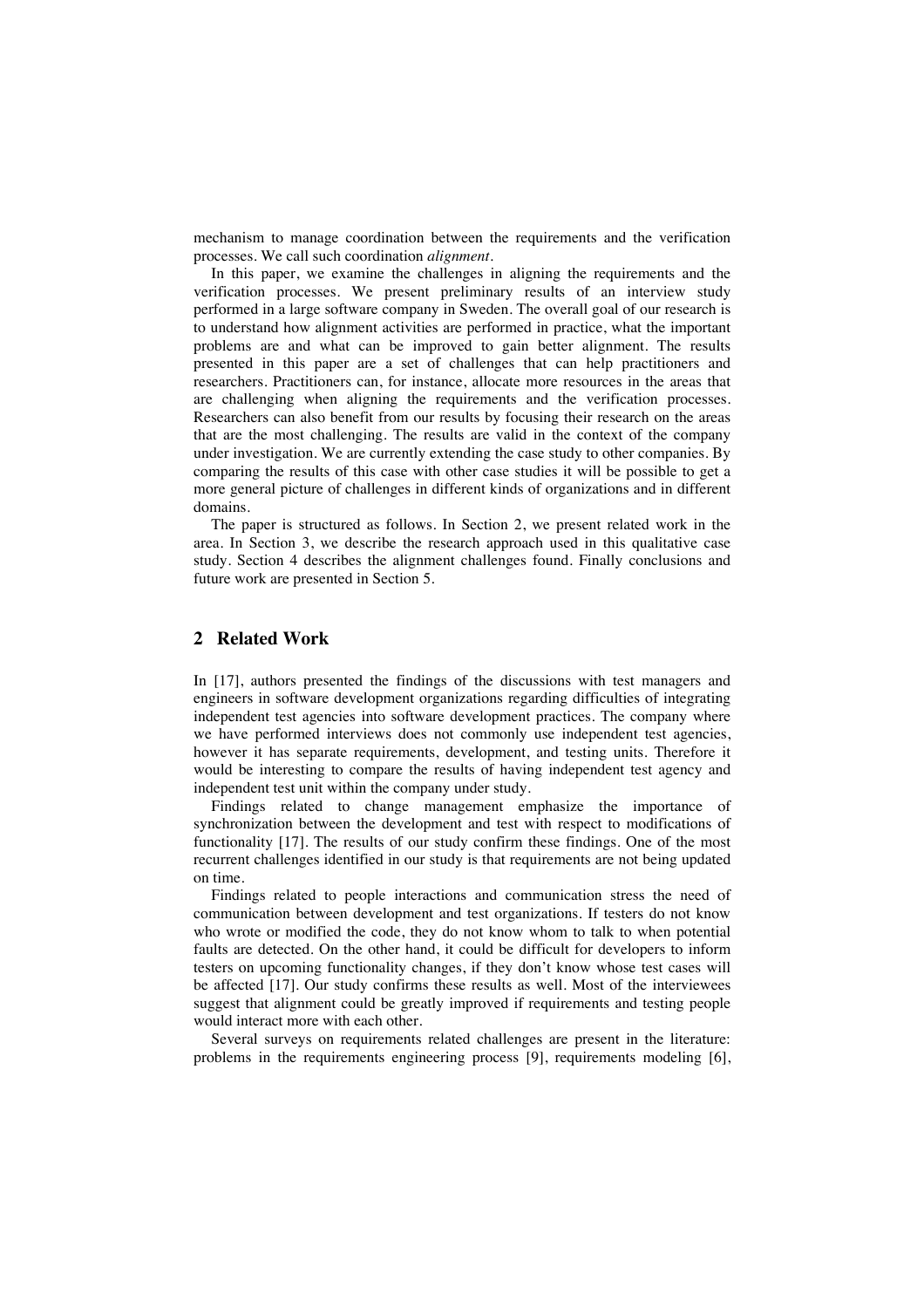quality requirements [7], requirements prioritization [1], and requirements interdependencies [8]. Among these, Karlsson et al. [1] have results similar to ours, i.e. tool integration is difficult and it is a challenge to write quality requirements.

Most of the studies above do not focus on the alignment between the requirements and the verification processes. Research in connecting requirements and testing has been performed by several authors, for instance Uusitalo et al. [4], Post et al. [3], and Damian and Chisan [10]. Uusitalo et al [4], have conducted a series of interviews in order to investigate best practices in linking requirements and testing. Among the best practices, authors mention early tester involvement in requirements activities. They conclude by suggesting to strengthening the links between requirements engineers and testers, since it is difficult to implement traceability between them; a conclusion supported by this study (see Section 4.7).

The importance of linking requirements and verification is also stressed by Post et al. [3]. They describe a case study showing that formalizing requirements in scenarios make it easier to trace them to test sets. Damian and Chisan [10] present a case study where they introduce a new requirements engineering process in a software company. Among the practices in the process, they include traceability links between requirements and testing, cross-functional teams, and testing according to requirements. They show that an effective requirements engineering process has positive influence on several other processes including testing process.

The case studies above [3, 4, 10] are performed in a medium scale requirements engineering context [11], while our study is performed in a large/very large scale context and includes many aspects of aligning requirements and verification.

# **3 Research Approach**

The approach used in this study is qualitative. Qualitative research consists of an application of various methods of collecting information, mainly interviews and focus groups. This type of research is exploratory [16]. Participants are asked to respond to general questions, and the interviewers explore their responses to identify and define peoples' perceptions and opinions about the topic being discussed. As the study was meant to be deep and exploratory, interviews were the best tool since surveys are not exploratory in nature. The interviews were semi-structured to allow in-depth, exploratory freedom to investigate non-premeditated aspects.

In this study, we interviewed 11 professionals in a large software development company in Sweden, based on the research question: What are the current challenges in aligning the requirements and the verification processes?

The viewpoint taken in this research is from a process perspective. The researchers involved do not work directly with artifacts, but with processes and have expertise in fields like requirements, testing, quality, and measurement.

Based on our pre-understanding of the processes involved in aligning requirements and verification, a conceptual model has been designed (see Figure 1). This model was used as a guide during the interviews. In this model, we consider three dimensions of requirements and test artifacts, connected through work processes. One is the *Abstraction level dimension*, from general goals down to source code, which is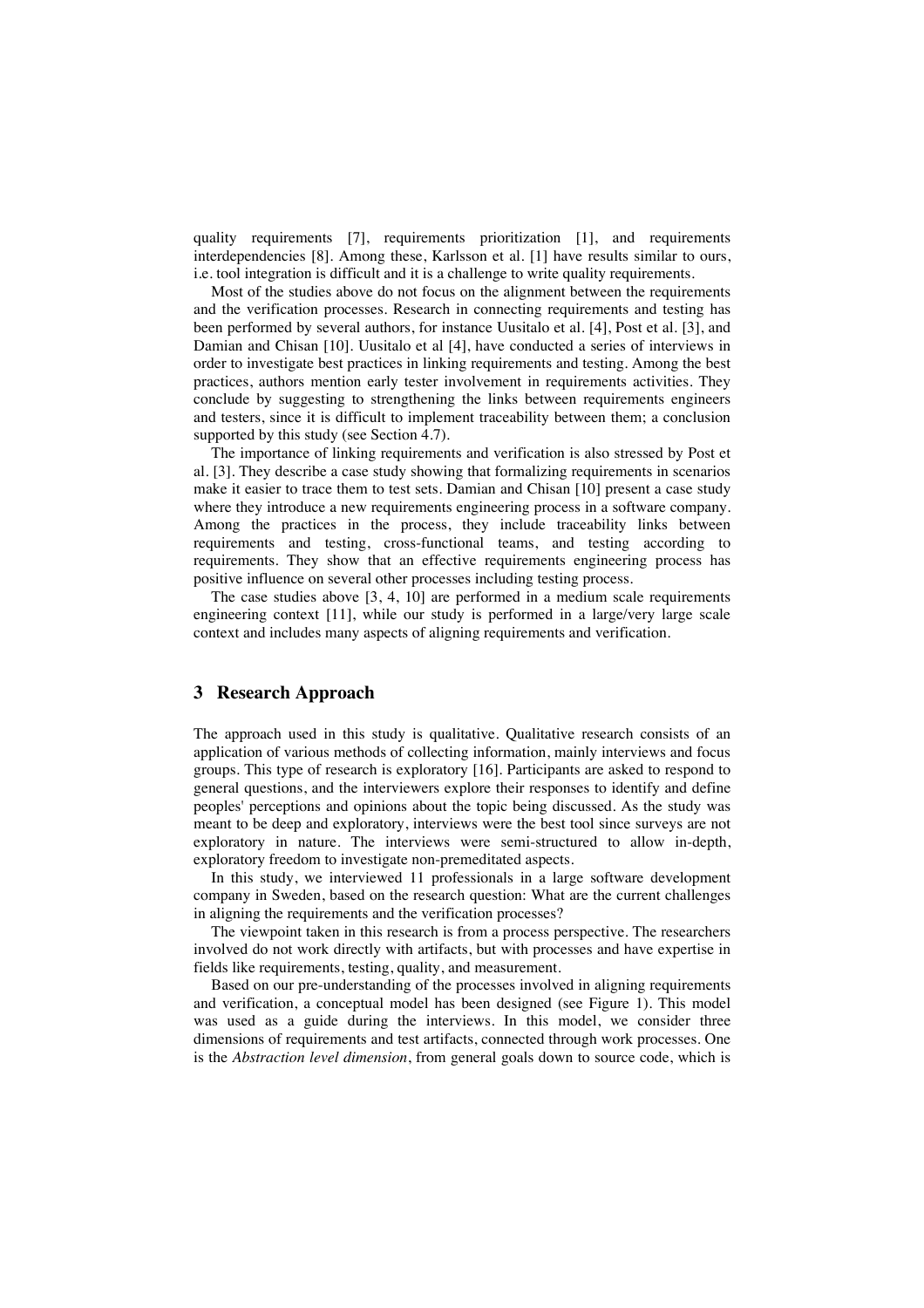similar both for the requirements and the testing side. Test artifacts are used to verify the code, but also for verifying the requirements. The arrows are relationships that can be both explicit and implicit, and can be both bi- or uni-directional. Then, we have the *Time dimension*, in which the processes, the products, and the projects change and evolve. This has an effect on the artifacts. There is also the *dimension of Product lines*, which addresses variability, especially applicable when the development is based on a product line engineering approach [2].



**Fig. 1**. Conceptual Model

**Case Context**. Our results are based on empirical data collected through interviews at a large anonymous company, which is using a product-line approach. The company is developing embedded systems for a global market, and has more than 5000 employees. A typical project in this company lasts about 2-years, involves circa 800- 1000 men per year, and has around 14000 requirements and 200000 test cases. The tool DOORS is used for requirements management, and the tool Quality Center for test management. Further information about the company is not disclosed for confidentiality reasons.

The interviews have been distributed in time between May and October 2009.

### **3.1 Research Methodology**

In this study, challenges and problems, as well as, current good practices and improvement suggestions regarding alignment between the requirements and verification processes have been identified through interviews with software engineering practitioners. The results from 11 interviews are included in this paper. Employees with different roles have been interviewed: quality management related roles (quality manager and quality control leader), requirements related roles (requirements process manager, requirements architect and requirements coordinator),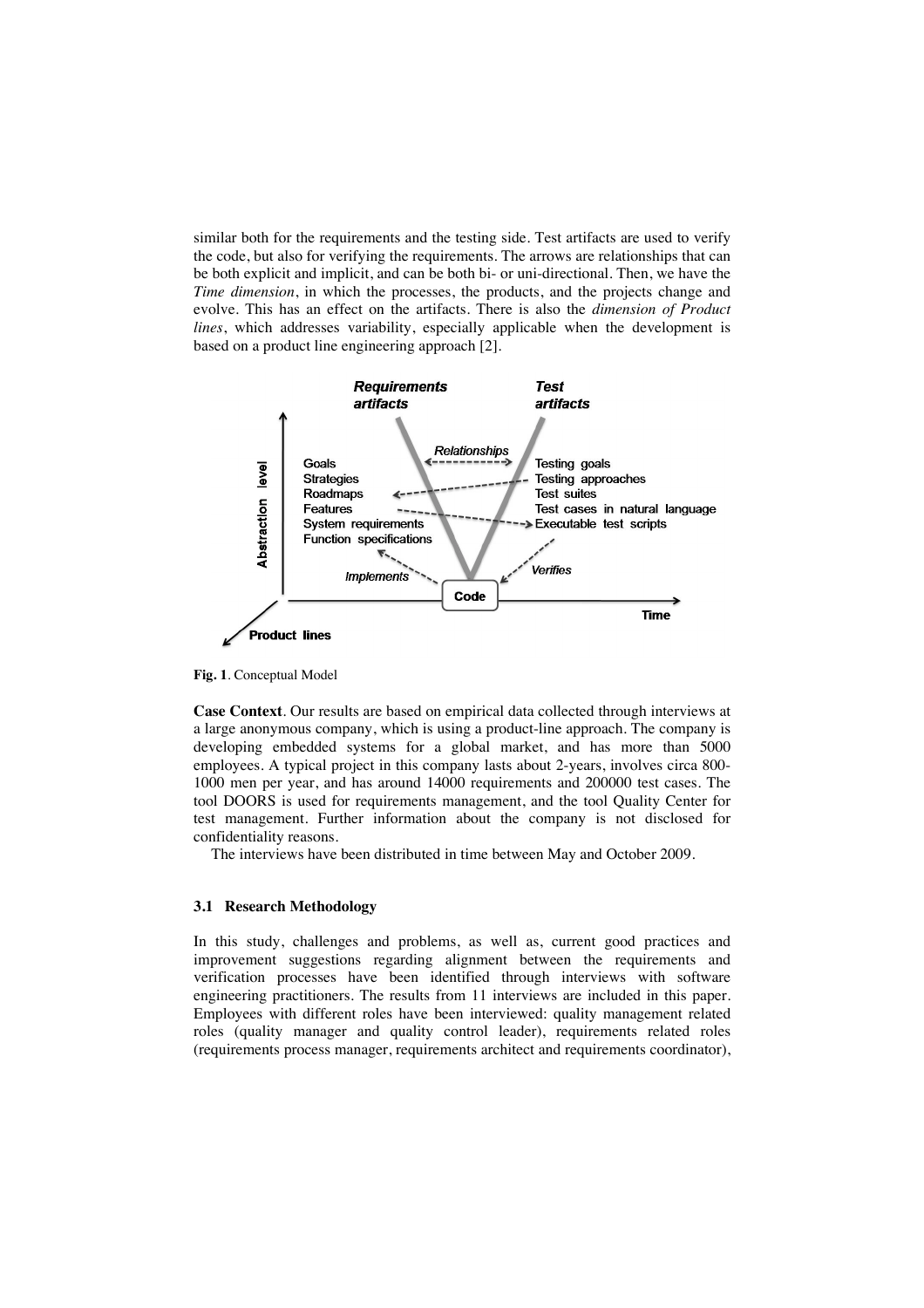developer and testing related roles (test leader, tester). The research was conducted in several steps:

- 1. Definition of interview guide;
- 2. Interview planning and execution;
- 3. Transcription of interviews, and division of transcriptions into sections;
- 4. Definition of codes (keywords) to be assigned to transcriptions' sections;
- 5. Coding of interview transcriptions using predefined codes;
- 6. Sorting of coded transcriptions to group transcription sections according to codes;
- 7. Analysis of the results;
- 8. Validation of results by feedback to the organization.

**Step 1.** We constructed an interview guide, which is a document containing 30 questions to be asked during the interviews. The first version of the interview guide contained 22 questions, defined based on the research questions. The questions were validated during 2 pilot interviews. This led to the updated list of questions, grouped into several topics, such as general questions about requirements and testing, questions on quality requirements, etc. An overview of the interview guide is available in Table 11 .

| <b>Interview topics</b>  | <b>Description</b>                                                                                     |
|--------------------------|--------------------------------------------------------------------------------------------------------|
| Software requirements    | Handling of functional and quality requirements, customer involvement                                  |
| Software testing         | Handling of testing artifacts, customer involvement, testing of functional<br>and quality requirements |
| Alignment between        | Alignment importance, current alignment method (documents, processes,                                  |
| requirements $\&$        | methods, tools, principles, practices, etc.), alignment responsible,                                   |
| verification processes   | problems & challenges, improvement ideas & expected benefits                                           |
| Measurements and         | Alignment related measurements, performance indicators, customer                                       |
| feedback gathering       | satisfaction evaluation                                                                                |
| Product line engineering | Handling of requirements and testing, maintaining alignment                                            |
| Outsourcing              | Maintaining alignment in case of outsourcing                                                           |

Table 1. Overview of the interview guide

**Step 2.** Eleven professionals were interviewed; each interview lasted for about one and a half hour. All interviews were recorded in audio format and notes were taken. A semi-structured interview strategy [16] has been used in all interviews, where the interview guide acted as a checklist to make sure that all important topics were covered. 2-3 interviewers interviewed one interviewee. One of the interviewers lead the interview, while the others followed the interview guide, took notes, and asked additional questions. The selection of the interviewees has been made based on recommendations by requirements managers, test managers, and the interviewees themselves. (At the end of each interview we asked the interviewees if they could

 $1$  The complete version of the interview guide and coding guide are available at:

http://serg.cs.lth.se/research/experiment\_packages/interview\_study\_on\_requirements\_verific ation\_alignment/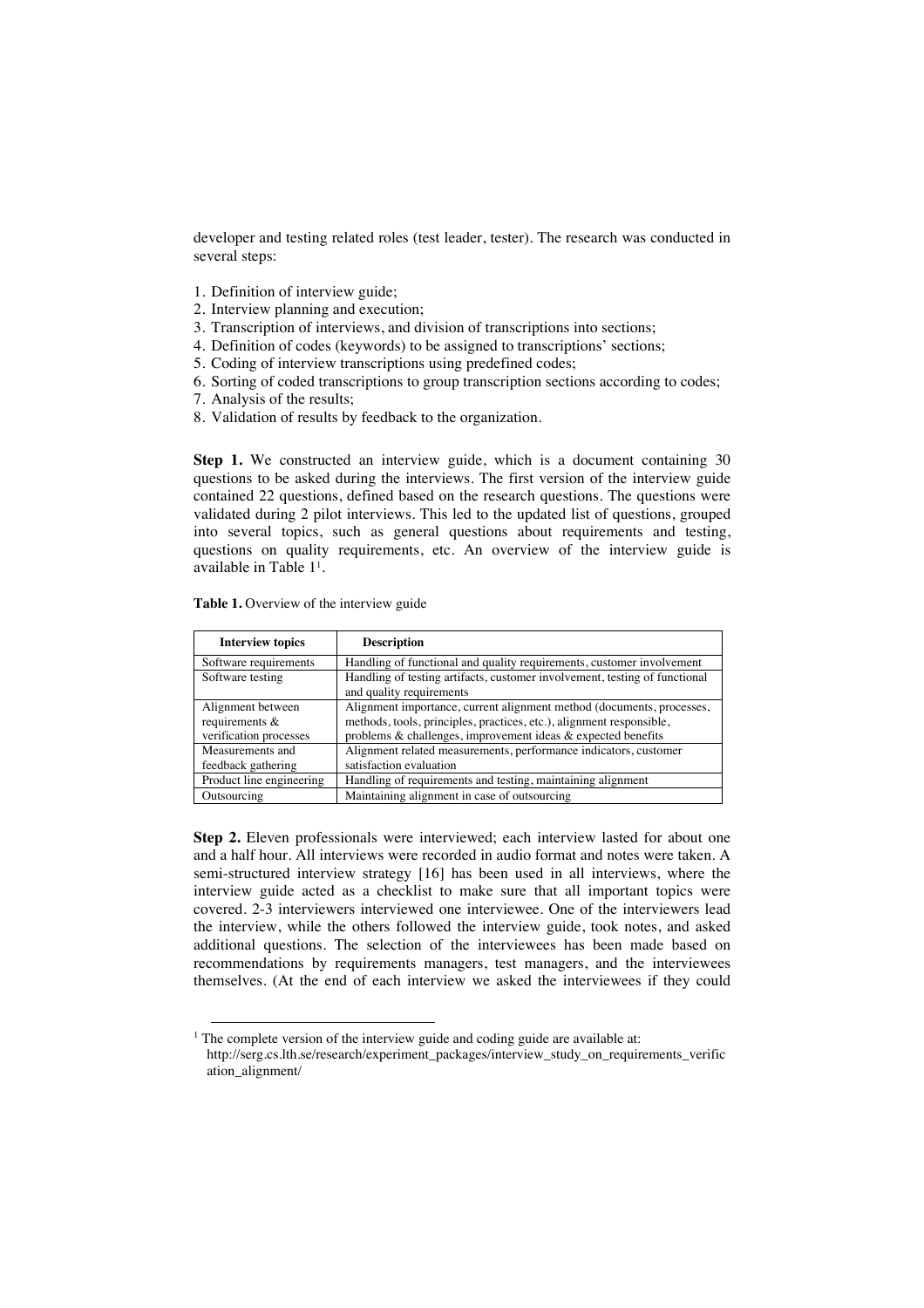recommend a person or a role in a company whom we could interview in order to get alignment related information).

**Step 3.** Interviews were transcribed into text in order to facilitate the analysis. The transcriptions were then divided into text sections containing 1-2 sentences. All the text sections have been numbered in order to keep the order of the sentences. The size of the transcriptions ranged from 4000 words to about 9000 words per interview.

**Step 4.** As suggested by C.B. Seaman [12], codes (keywords) were assigned to the transcriptions' sections in order to be able to extract all the sections related to a specific topic. However, the definition of the coding scheme turned out to be a nontrivial task. We started by making an initial list of possible codes, which included codes related to our research questions, alignment methods, quality requirements [14] and software development process activities. In order to extend and tailor this initial list of codes to our interview context, we decided to perform exploratory coding [16], which included six researchers analyzing several interview transcriptions individually and assigning suitable codes to the text sections.

The result of exploratory coding was a list with 169 codes. In the next stage, we reviewed the codes resulting from the exploratory coding, grouped them into several categories at different abstraction levels and developed a coding guide. The coding guide is a document containing the list of codes and detailed instructions of how to code a transcription. In order to validate the coding guide, seven researchers used it to code the same interview transcription (let's call it X) individually, and then had a meeting to discuss differences in coding and possible improvements of the coding guide. Kappa inter-rater agreement [18] has been used as a metric to evaluate improvement in homogeneity of coding by different researchers. Consequently, the coding guide was updated and the interview transcription (X) was coded again using the updated version of the coding guide to make sure that the differences between different coders were minimized. The coding guide included codes at three abstraction levels: high, medium, and low (see Table 2). The high-level codes were based on research questions. The medium-level codes included different categories relevant to our research, and the low-level codes were the coder's interpretation of the transcription's section. A summary of the codes is presented in Table 2.

| complete list of codes). |                                        |                                                                           |  |  |  |  |  |
|--------------------------|----------------------------------------|---------------------------------------------------------------------------|--|--|--|--|--|
|                          | <b>Abstraction level   Description</b> |                                                                           |  |  |  |  |  |
|                          | High                                   | Codes related to research questions i.e. alignment practices problems and |  |  |  |  |  |

Table 2. Overview of the codes assigned to transcription's sections (see footnote 1 for a complete list of codes).

| <b>Abstraction level</b> | <b>Description</b>                                                                                                                                                                                                                                                                                                                       |  |  |  |  |  |
|--------------------------|------------------------------------------------------------------------------------------------------------------------------------------------------------------------------------------------------------------------------------------------------------------------------------------------------------------------------------------|--|--|--|--|--|
| High                     | Codes related to research questions, i.e. alignment practices, problems and                                                                                                                                                                                                                                                              |  |  |  |  |  |
|                          | challenges, improvement ideas and benefits                                                                                                                                                                                                                                                                                               |  |  |  |  |  |
| Medium                   | Two groups of codes: Group $1$ – thirteen categories, which include<br>requirements, testing, traceability, configuration management, organization<br>processes, interactions, product quality aspects, and measurements among<br>others. Group $2$ – additional categories, e.g. product-line engineering,<br>outsourcing, open source. |  |  |  |  |  |
| Low                      | Coder's interpretation of the transcription's section, a brief summary of the<br>information described in the section                                                                                                                                                                                                                    |  |  |  |  |  |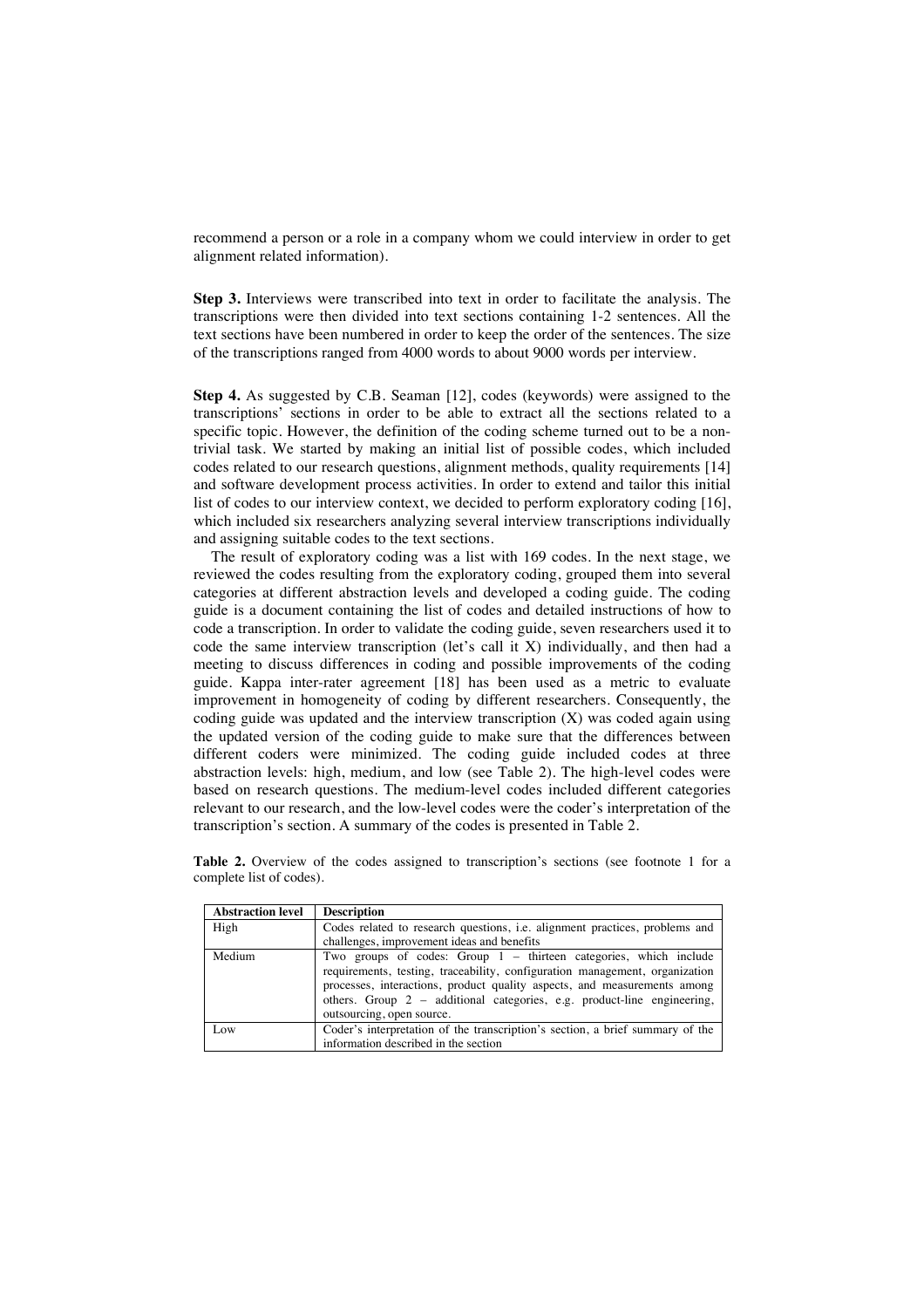**Step 5.** Eleven interview transcriptions were randomly assigned to four researchers, who coded them using the final version of the coding guide. The template used during coding is shown in Table 3.

**Table 3.** Template used during coding.

| No | Text | High-Level Coding         | Medium-Level Coding |                                 | Low-Level<br>Coding,<br>Comments |  |
|----|------|---------------------------|---------------------|---------------------------------|----------------------------------|--|
|    |      | <b>Research Ouestions</b> |                     | Group 1<br>Primary<br>Secondary |                                  |  |
|    |      |                           |                     |                                 |                                  |  |

Step 6. Coded interview transcriptions were merged into one file, making it possible to group transcription sections according to codes.

**Step 7.** The identified transcription's sections of each group were analyzed by two researchers. In order to identify alignment challenges, researchers studied all the transcription's section coded as "challenges" with the goal to extract challenges from the information provided by interviewees. Some challenges were similar and therefore could be reformulated or merged together, while others were kept apart as they were different.

**Step 8.** The results of the analysis were validated by feedback from the organization where the interviews have been conducted.

### **3.2 Validity Discussion**

A discussion of possible threats to validity will help us to qualify the results and highlight some of the issues associated with our study. As suggested by P. Runeson and M. Höst [5], we have analyzed the construct validity, external validity, and reliability. Internal validity is concerned with threats to conclusions about cause and effect relationships, which is not an objective of this study. A detailed list of possible threats is presented in [16].

**Threats to Construct Validity.** The construct validity is the degree to which the variables are accurately measured by the measurement instruments used in the study [5]. The main construct validity threat in this study regards the design of the measurement instrument: are the questions formulated so that the interviews answer our research questions? Our main measurement instrument is the interview guide (see Section 3.1, Step 1), which includes the questions to be asked. Two researchers have constructed it by analysing the research questions and creating sub-questions. Five researchers have reviewed it to check for completeness and consistency; therefore we believe that the interview guide is accurate. The other measurement instrument is the coding guide. As described in Section 3.1, Step 4, this instrument has been validated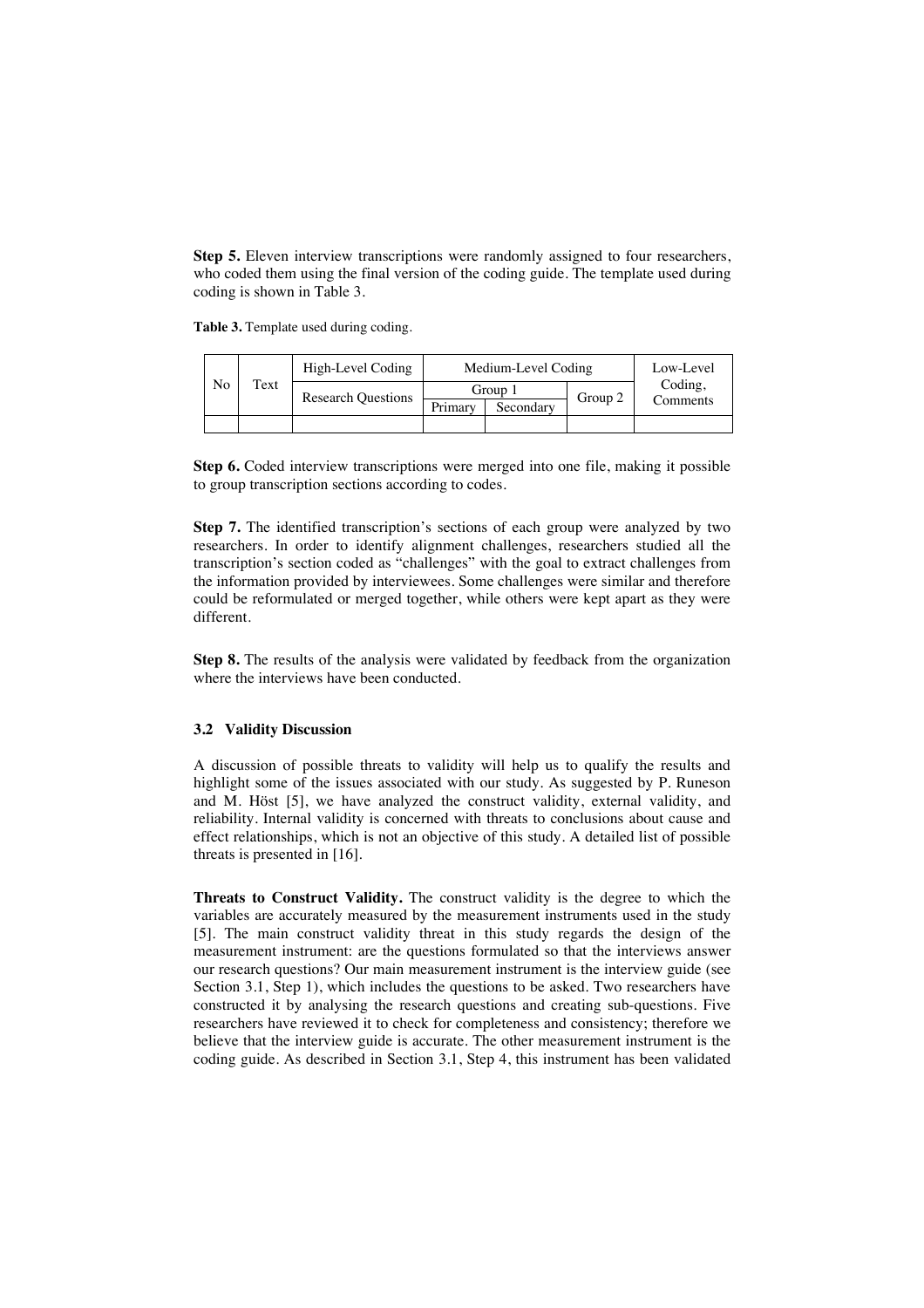by seven researchers in order to make sure that the result of the coding activity had minimal individual variations.

The questions in the interview guide were tailored on the fly to the interviewees since the professionals participating in the interviews had different roles and different background. Our study is qualitative; the goal is not to quantify answers of the same type, rather to explore the different activities in the company, which could be done best by investigating deeply the role of each interviewee.

Another potential threat in this study is that different interviewees may interpret the term "alignment" differently. For this reason, the conceptual model (see Figure 1) has been shown to the subjects during the interviews, in order to present our definition of alignment between requirements and verification.

**Threats to External Validity.** The threats to external validity concern generalisation. The purpose of this study is not to do any statistical generalization of the results to other contexts, but to explore the problems and benefits of alignment in the context of the specific company. The study was performed in an industrial environment where the processes were real, and the subjects were professionals. Hence, we believe that the results can be analytically generalized to any company of similar size and application domain. The company might not be representative; therefore more companies will be interviewed in order to get results independent of the kind of company.

**Reliability.** Reliability issues concern to what extent the data and the analysis are dependent on the researchers. Hypothetically, if another researcher later on conducts the same study the results should be the same. In this study, all finding have been derived by at least two researchers, and then reviewed by at least three other researchers. Therefore, this threat has been made smaller.

In our study, the investigation procedures are systematic and well documented (see Section 3). The interview guide, the researchers' view (the conceptual model), and the coding scheme were reviewed independently by seven researchers with different background.

The presented observations reflect the views of the participants. The interviews have been recorded and transcribed. The transcriptions could contain errors due to misinterpretation, mishearing, inaccurate punctuation or mistyped words. In order to minimize these threats, the transcriber has also been present at the interview. Moreover, the transcriptions were sent to the interviewees so that they could correct possible misinterpretation of their answers.

One factor affecting the reliability of the data collected can be the fact that the interviews capture the subjective opinion of each interviewee. However, we interviewed 11 professionals, which we believe is a sufficient amount to capture the general view of the company. Influence among the subjects could not be controlled and we could only trust the answers received. The choice of the subjects in the company might not give a representative picture of the company; however, the subjects had different roles and we tried to cover diverse roles within the company.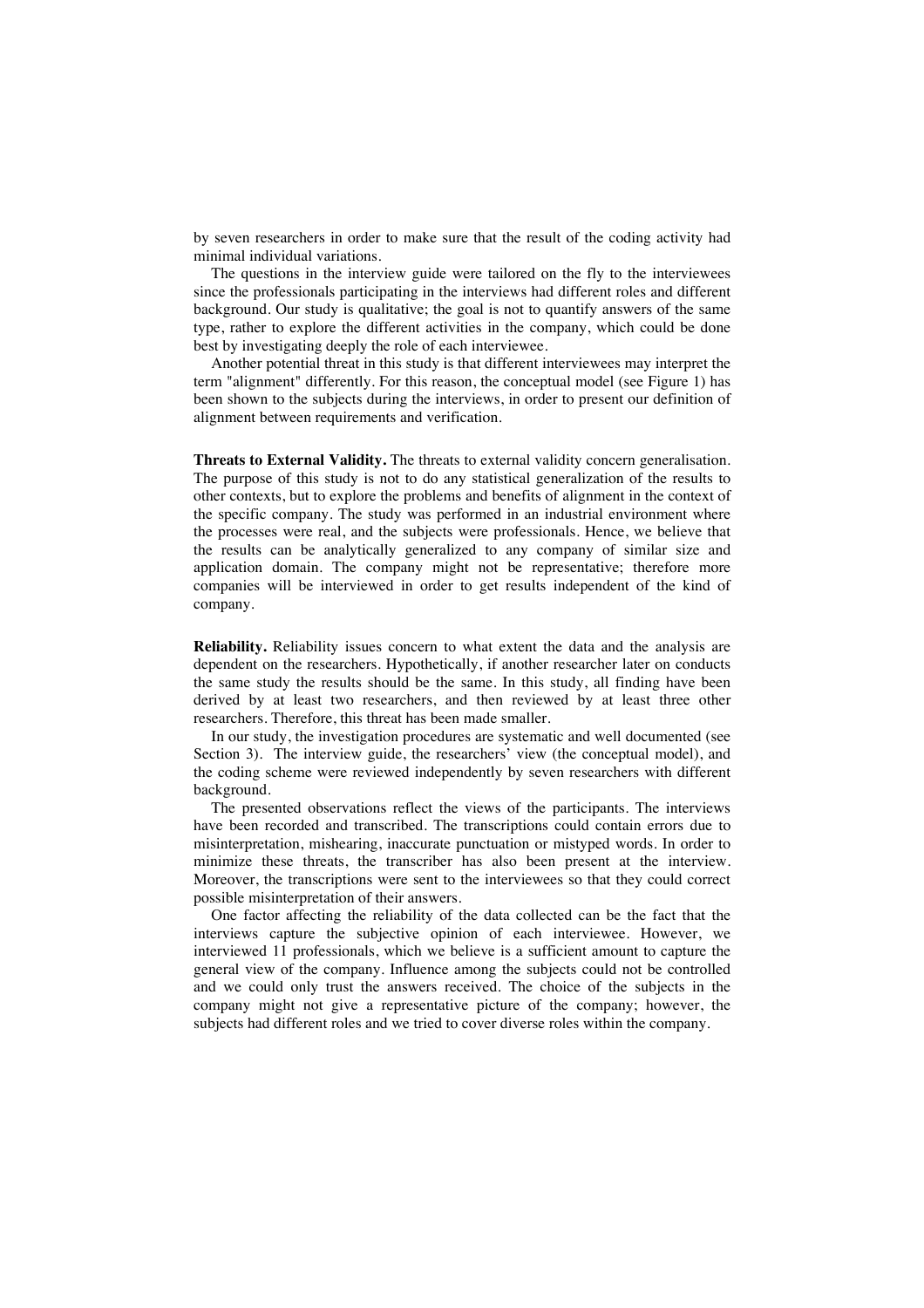Regarding the coding activity, it is a classification of pieces of text, which are taken out of context; hence there is a risk of misinterpretation. This risk was minimized by checking the whole context of the text while doing data analysis.

To summarize, we believe that the validity threats of our results are under control, although the results should not be generalized to all organizations.

# **4 Analysis and Result**

The result of this study includes a range of challenges faced by the studied company grouped into these categories: organization and processes, people, tools, requirements process, testing process, change management, traceability, and measurement. The grouping is rough: if the challenge belonged to several categories, we assigned it to the category which was the most relevant. The choice of the categories was based on the medium level codes (see Table 2). All challenges are rooted in the interview transcriptions. The challenges of each group are presented in Subsections 4.1-4.8.

#### **4.1 Organization and Processes Related Issues**

This section summarizes the alignment problems and challenges related to the company's organizational structure and processes.

- The requirements and verification processes are separate processes and are not aligned. Furthermore, processes can use different standards of documentation, which negatively influence the hand-over between different parts of organization. Moreover, some parts of the company follow a documented development process while other parts do not.
- Frequent process changes negatively influence alignment. It would take time for people to learn and use the new process. Sometimes, people are reluctant to use a process knowing that it will change soon. Also, some good practices could be lost due to the process changes.
- Distance in time between the development of requirements and test artifacts can create alignment problems. Requirements can be approved without having test cases associated with them. This can result in having non-testable requirements.
- In a large company, gaps in communication across different organizational units often occur, especially at the high level. Furthermore, as stated by an employee "*it is hard to find who is accountable for things because depending on who you ask you get very different answers*". Therefore, this could affect the alignment, especially at the high abstraction level of the requirements and verification processes.
- Implementation of process improvements is time consuming, especially when the improvements are involving several units. Several issues related to the management can affect the alignment, e.g. decisions are not documented, lessons learnt are not always collected and processes depends on individual commitment.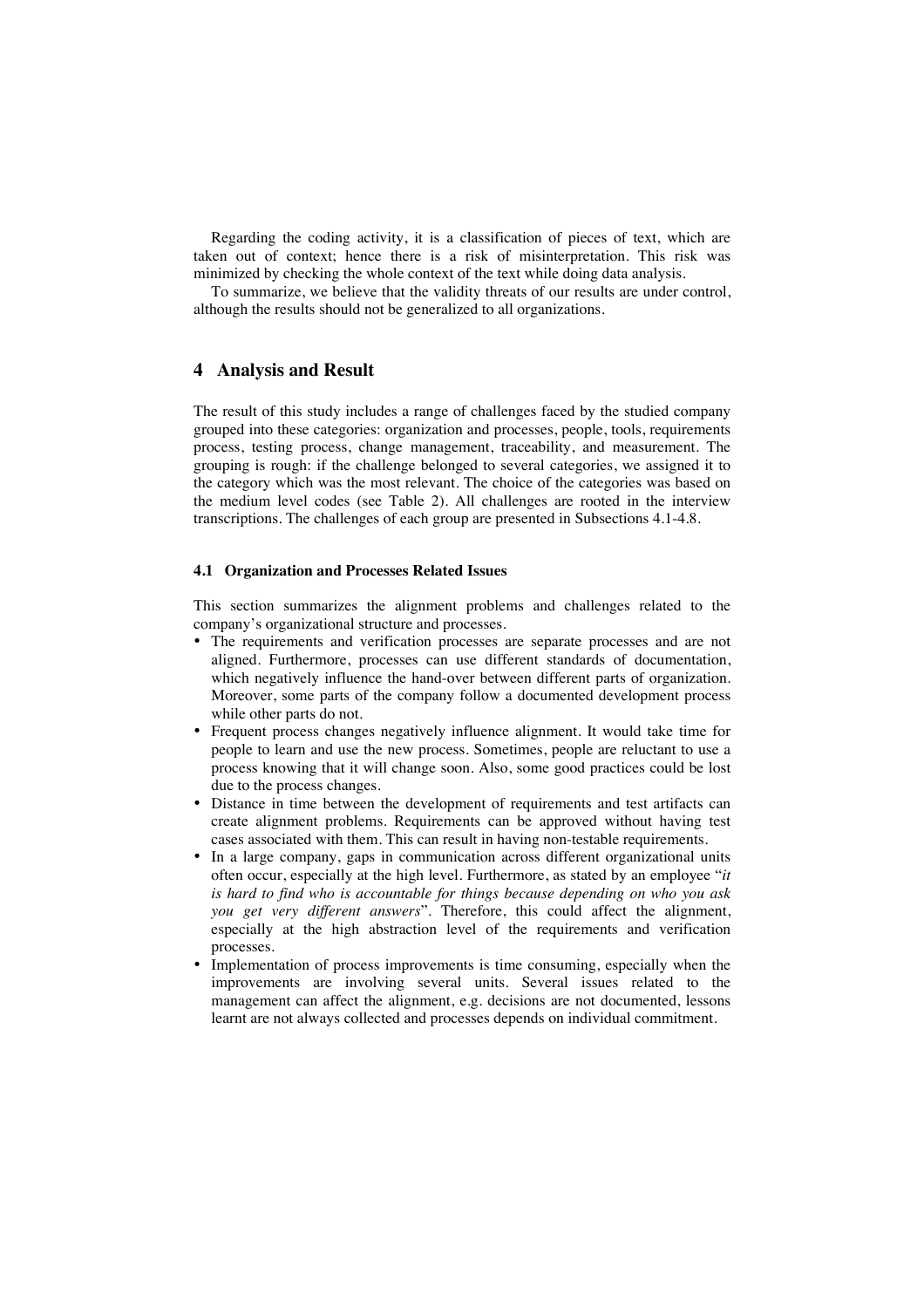Summarizing the challenges, the requirements and the verification processes are not aligned and are distant in time. There are also communication problems across different organizational units and the decisions are not documented, therefore it is hard to know who is accountable for a decision. The organizational structure and the processes, as well as changes in these are influencing the alignment. One reason could be that the company is very large and many organizational units are involved, and not every unit follows the documented process, and the standard for documentation.

# **4.2 People Related Issues**

This subsection presents a list of issues that are related to people, their skills and communication with each other.

- Professionals do not always have good technical knowledge and understanding about the work of other units. Requirements engineers sometimes lack knowledge about implementation as well as testing, while testers lack knowledge of requirements. Also, professionals are sometimes unwilling to move within the company in order to gain this knowledge. This has a negative effect on alignment between requirements and verification processes.
- Lack of cooperation between requirements people, developers and testers is affecting the alignment. In some cases, requirements engineers and developers have a good communication, as well as developers and testers. However, when there is a lack of direct communication between requirements and testing people, alignment is influenced negatively.

The main challenge in this area is communication, cooperation, and understanding of each other's work within the company. This can be hard when working under tight deadlines; there is no time to communicate and understand each other's work. Adequate technical knowledge, communication and cooperation between requirements people, developers and testers greatly influence the alignment.

#### **4.3 Tools Issues**

Software tools play a crucial role in maintaining alignment between different artifacts. The following are several tool related issues.

- The lack of appropriate tools influences the alignment. It is very important to have reliable and easy to use requirements and verification tools. If the tool is difficult to use, or it is not reliable, people are not willing to use them. Having a good requirements management tool, which includes not only information about requirements, but also the flow of requirements, is crucial for testers. Otherwise, testers try to get this kind of information from other sources, for instance the developers. Tools for managing quality requirements are needed, otherwise there is a risk that quality requirements are not implemented and/or tested.
- It is important to keep the requirements database updated. If requirements are not up to date, testers will test according to old requirements and will find issues, which are not really failures, but valid features.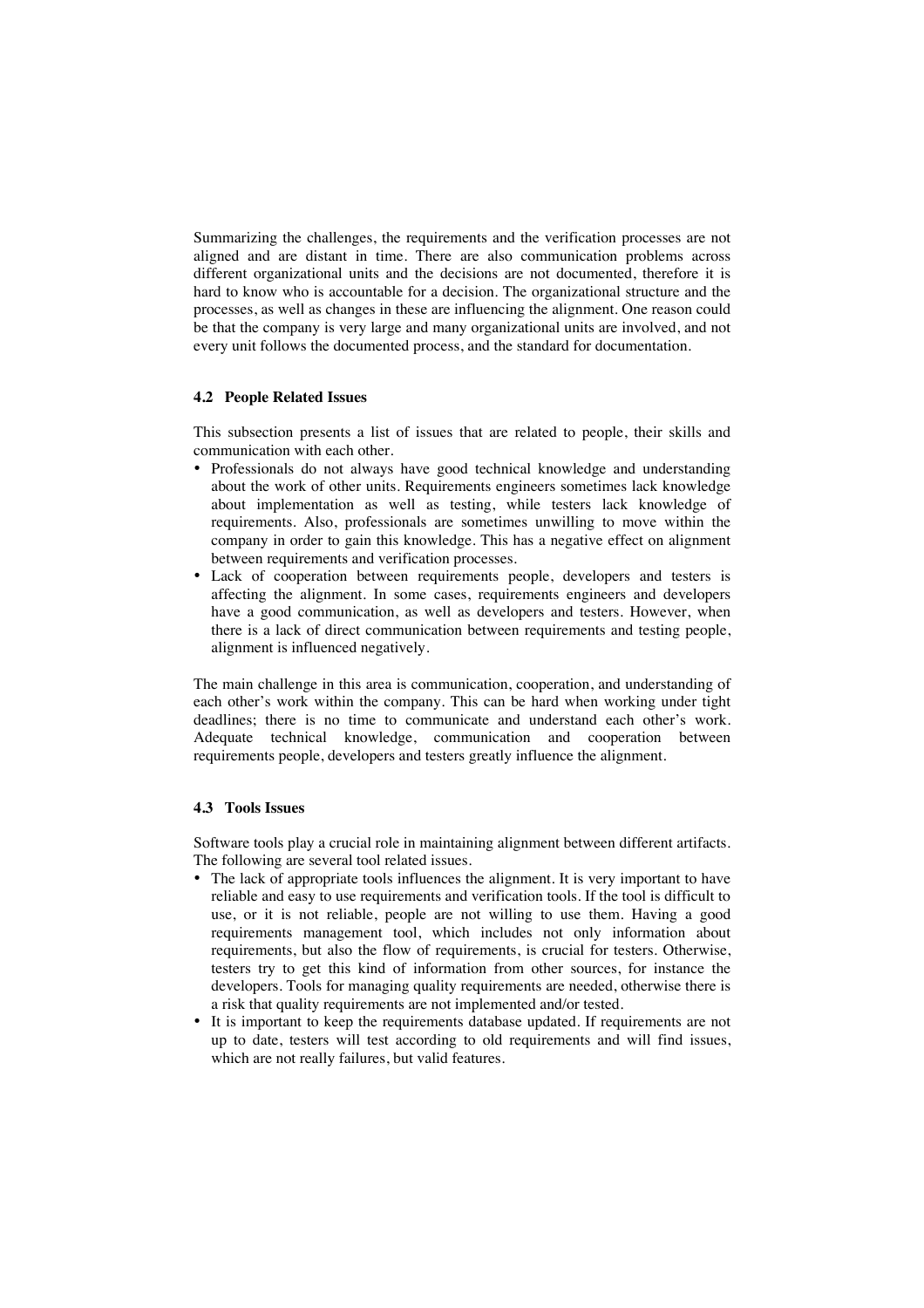- If there is no tool to collect customer needs, it is difficult to keep them aligned with requirements, hence with test cases as well. And this leads to misalignment between customer needs and requirements, and consequently affects customer satisfaction with the final product.
- In cases when requirements and testing artifacts are stored in different tools, there is a need of good interfaces between these tools, and access of all interested parties to the tools. Otherwise, it becomes very difficult to maintain alignment. Especially when there are many-to-many relationships between requirements and test cases.
- If the mapping between requirements and test cases is not presented in a clear way, it could contain too much redundant information, and therefore it could be difficult for requirements people and testers to use it.

Most of the interviewees stated the lack of adequate software tools, which would allow to handle requirements, verification, and to measure the alignment between them. Furthermore, the interface of the tools and tool integration is not always good. The consequence of this is that people become reluctant to use them and do not update the information stored in them. This is greatly affecting the alignment.

#### **4.4 Requirements Process Related Issues**

This subsection presents a list of issues that are related to the requirements process.

- Requirements sometimes are not given enough attention and consideration by other organizational units, such as development and testing units. According to an employee "*Developers do not always review the requirements, and discover requirements that can not be implemented during development, even when having agreed on the requirements beforehand*". This could be due to the lack of involvement of developers and testers in requirements reviews.
- Not having a good way of managing customers' needs makes it more difficult to define requirements, especially requirements at a high abstraction level.
- Requirements engineers do not think about testability of requirements. Therefore, requirements could turn out to be non-testable.
- Dealing with quality requirements is a difficult task. Quality requirements tend to be badly structured or vague. Furthermore, it is difficult to assign quality requirements to different development groups for implementation, since several groups are usually involved in implementing a quality requirement, and none wants to take a full responsibility for that.
- It is difficult to maintain alignment in organizations working with a large set of requirements, when the number of requirements reaches tens of thousands or more. Furthermore, in the organizations, which are using a product lines engineering [2] approach, maintaining alignment between domain and application requirements and test cases could be a challenge.

As we can see, there are numerous challenges related to requirements process, which affect alignment. Most of the interviewees stress the importance of updating requirements as soon as changes occur, and finding adequate ways of defining and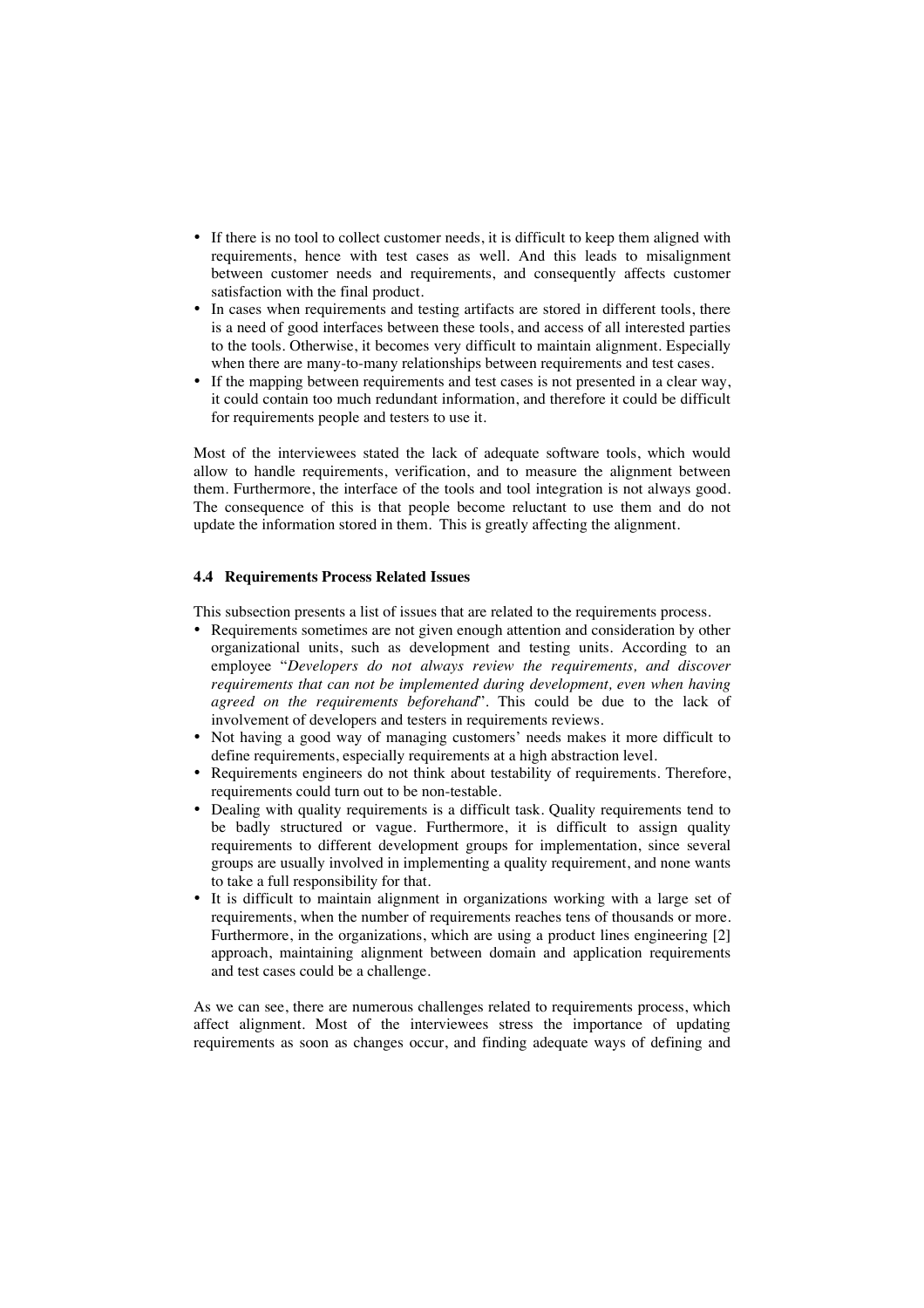managing quality requirements. These two are the most recurrent requirements process related challenges.

#### **4.5 Testing Process Related Issues**

The following are the issues that related to the testing process.

- Sometimes testers lack clear directions on how to proceed with testing. Especially while testing high-level requirements, such as roadmaps for example. It is difficult to test that the products adhere to roadmaps, since such testing takes a long time and is costly. Usually short loops are preferred.
- In case several organizational units are involved in testing, the cooperation between them is crucial. It is particularly relevant to the companies, which have a product line engineering approach, since different organizational units could be performing domain and application testing, and the faults detected in applications should be removed from domain as well.
- There is a lack of verification at early development stages, especially of quality requirements verification. This results in lower quality of the product, as well as added cost and time spent on removal of defects at later development phases.
- It is inefficient to maintain alignment of requirements and test cases due to the large amount of test cases; sometimes their number reaches hundreds of thousands.
- It is difficult to get requirements people interested in having good quality test cases. Requirement people's involvement in reviewing test cases contributes to alignment, since this would help to assure that test cases comply with requirements.

As we can see from the above-mentioned challenges, there are numerous testing process related issues that can affect alignment. Having a well defined testing process at different development stages, and good cooperation between testing units could help improve the alignment.

### **4.6 Change Management Issues**

The following are the challenges related to change management.

- It is sometimes difficult to find the people responsible, if a change occurs, if a defect is found, or if there is a need of further information. Thus, requirements engineers do not always inform related developers and testers in case of a requirements change. Furthermore, if a failure is found during maintenance phase, it is extremely difficult for maintenance people to find requirements people who can give information regarding requirements, or whom to inform about implemented changes. Therefore, maintenance people sometimes need to use testers as a source of information about requirements.
- There is a lack of strategy in deciding which changes to implement in case there is not enough time or resources to implement all changes.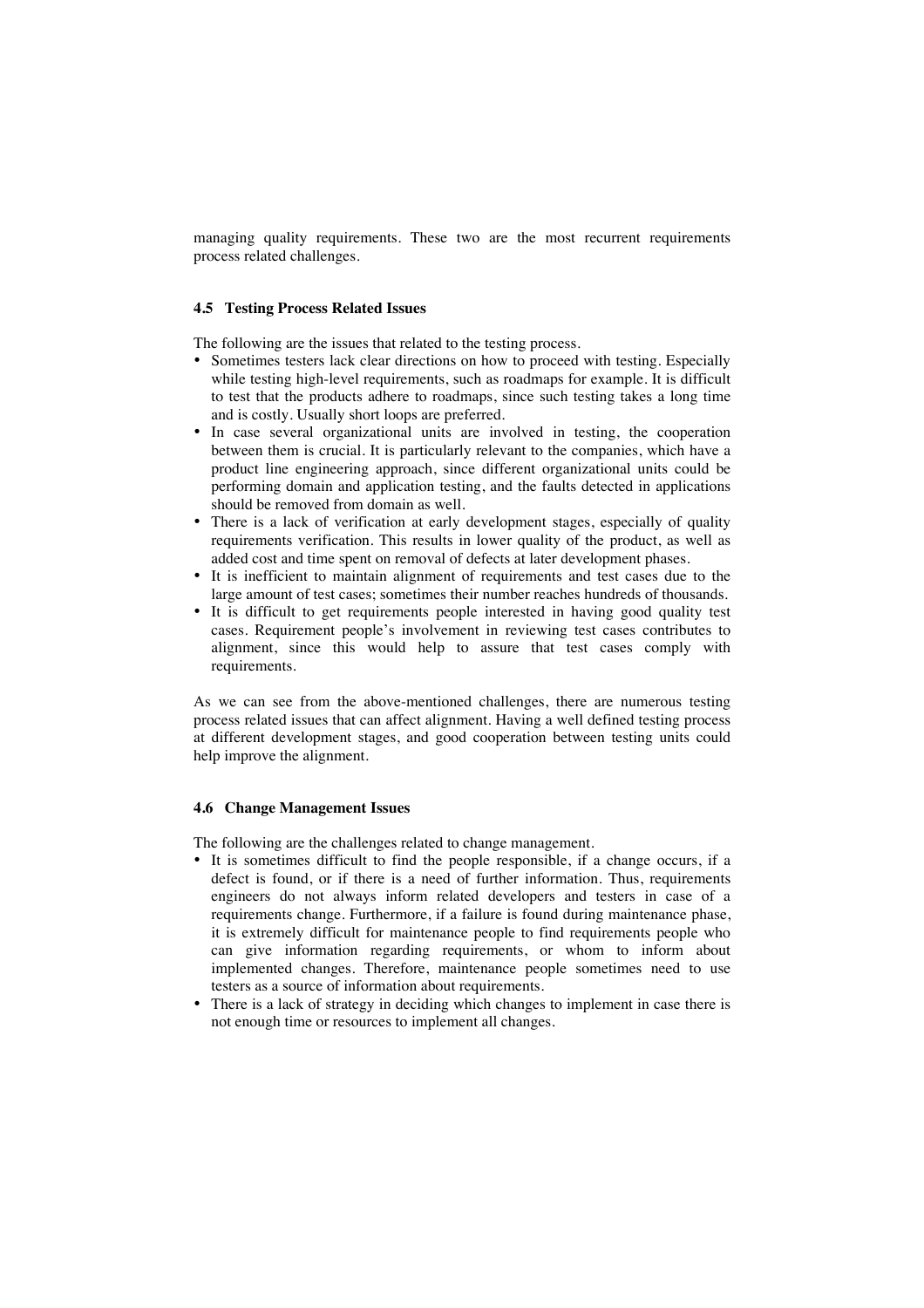• The information about changes is not always timely updated in the requirements database. Therefore it is difficult for developers and testers to know that the change has occurred.

Updating the requirements on time is one of the most recurrent challenges. It is therefore important to find ways to cope with changes immediately so that the traceability with testing can be maintained. In addition, delta handling and good tracking and reporting on the requirements and test case tools is needed to easily track changes and verify completeness.

# **4.7 Traceability Issues**

The following are the challenges related to traceability between requirements and testing artifacts.

- There is a lack of links between requirements and test cases. Some test cases are very complex; therefore it is difficult to trace them back to requirements.
- If traceability between requirements and test cases is not maintained, testers keep testing requirements that have been removed. The reasons for lack of traceability could be the difficulty to implement traceability, and the lack of resources to maintain it.
- Having large legacies implies that a lot of test cases do not have requirements linked. This complicates implementation of alignment.
- Ideally, alignment should be implemented and maintained at all abstraction levels of requirements and verification processes. However, if it cannot be done for various reasons, such as lack of resources or time constraints, it is necessary to clearly define at which level to implement alignment.

The main challenge is the large volumes and complexity of requirements, test cases and test results. These are negatively influencing traceability. Better tools could help in managing the traceability in large scale requirements engineering and testing.

#### **4.8 Measurements Issues**

The following are the measurements related challenges.

- Due to the lack of experience in using measurements, it is difficult to define appropriate metrics or indicators.
- There is a lack of alignment related metrics. For example, one of the alignment metrics is requirements coverage by test cases, which is measured by calculating a percentage of requirements that have associated test cases. However, if a requirement has several test cases associated to it, it still could lack complete test coverage. Therefore, additional metrics are needed in order to get more complete information about requirements coverage.
- Key Performance Indicators (KPI) and metrics should be appropriate at both operative, as well as, top management level. Sometimes KPIs are useful only at top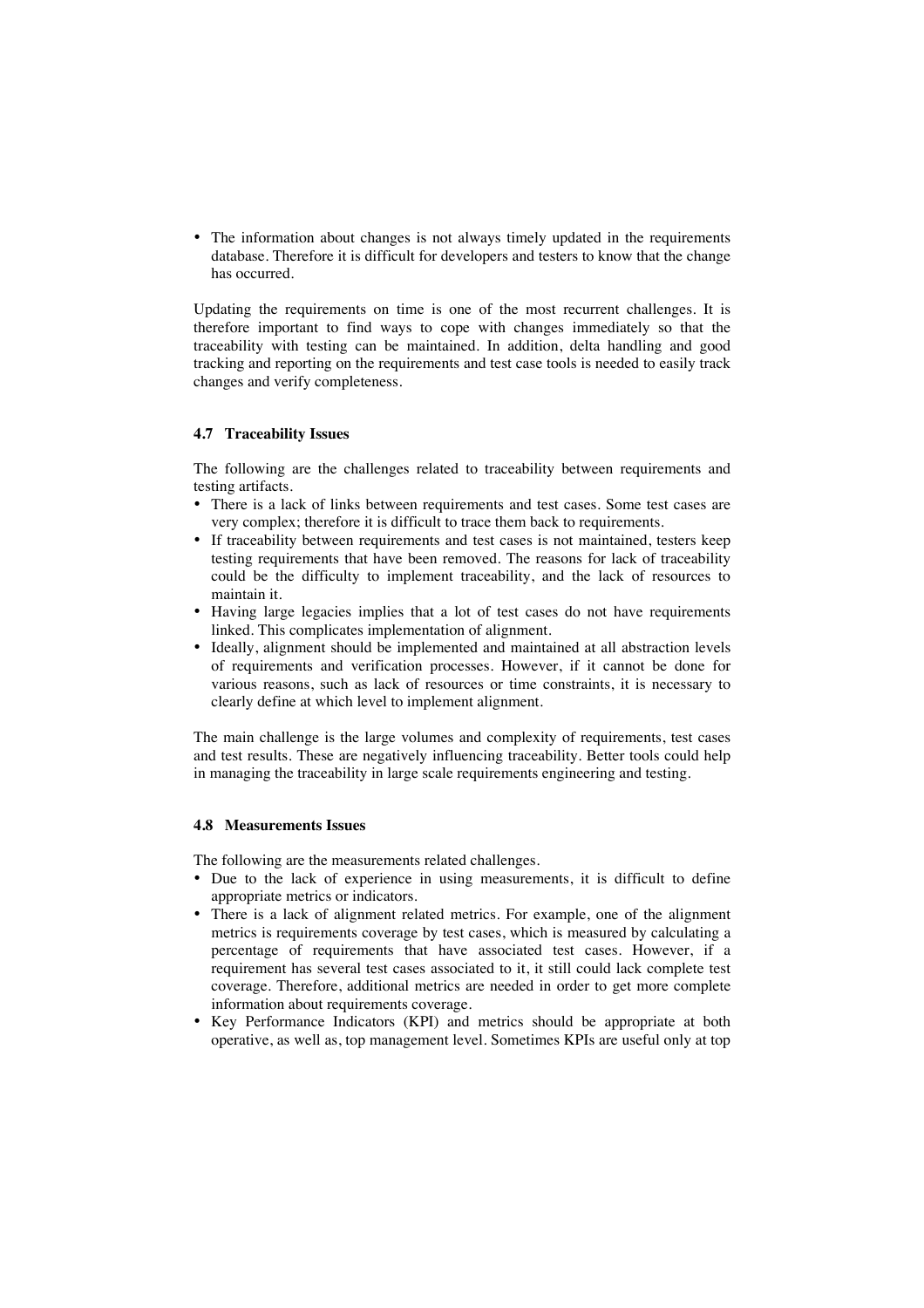management level, but do not provide important information at the operative level regarding the things that could be improved.

Sometimes target values for metrics and indicators are defined without a business case, not based on historical measurement data. Therefore, they could be inachievable.

Among challenges regarding measuring the alignment that are mentioned, the most recurrent is the difficulty of defining metrics to measure the alignment, especially the requirements coverage. Definition and use of adequate alignment metrics could help improve the alignment.

# **5 Conclusions and Further Research**

In this paper, we have presented results of an interview study performed in a large software development company in Sweden. The goal of the study was to explore the current challenges in aligning requirements and verification processes.

One of the main challenges found regards software tools, both for managing requirements and for managing test cases. Often tools are not easy to use, and when different tools are used, the interface between them is poor. The consequence is that employees tend to not update the requirements stored in the tools and the information stored becomes obsolete and not useful. Traceability is also a challenge, and its importance is corroborated by other studies [3, 14]. Communication and cooperation across different units within the company is also a major challenge, confirming the results in [1, 17]. As a consequence of the challenges, company has decided to improve it's development process.

Our results can inspire other practitioners in their alignment improvement efforts since they can learn from this case what can be the most salient challenges in managing large quantities of requirements and test information in natural language. Researchers can also learn from this study since they can focus their research on existing challenges of potentially general interest.

We are extending this study to other companies of different size and domain. This will further enhance a general picture of alignment issues.

**Acknowledgements.** This work was funded by the Industrial Excellence Center EASE - Embedded Applications Software Engineering, (http://ease.cs.lth.se). Many thanks to the anonymous interviewees for their dedicated participation in this study, and reviewers of the paper for their valuable comments.

#### **References**

1 Karlsson, L., Dahlstedt, Å.G., Regnell, B., Natt och Dag, J., Persson, A.: Requirements Engineering Challenges in Market-Driven Software Development – An Interview Study with Practitioners. Information and Software Technology 49 (6), pp. 588–604 (2007)